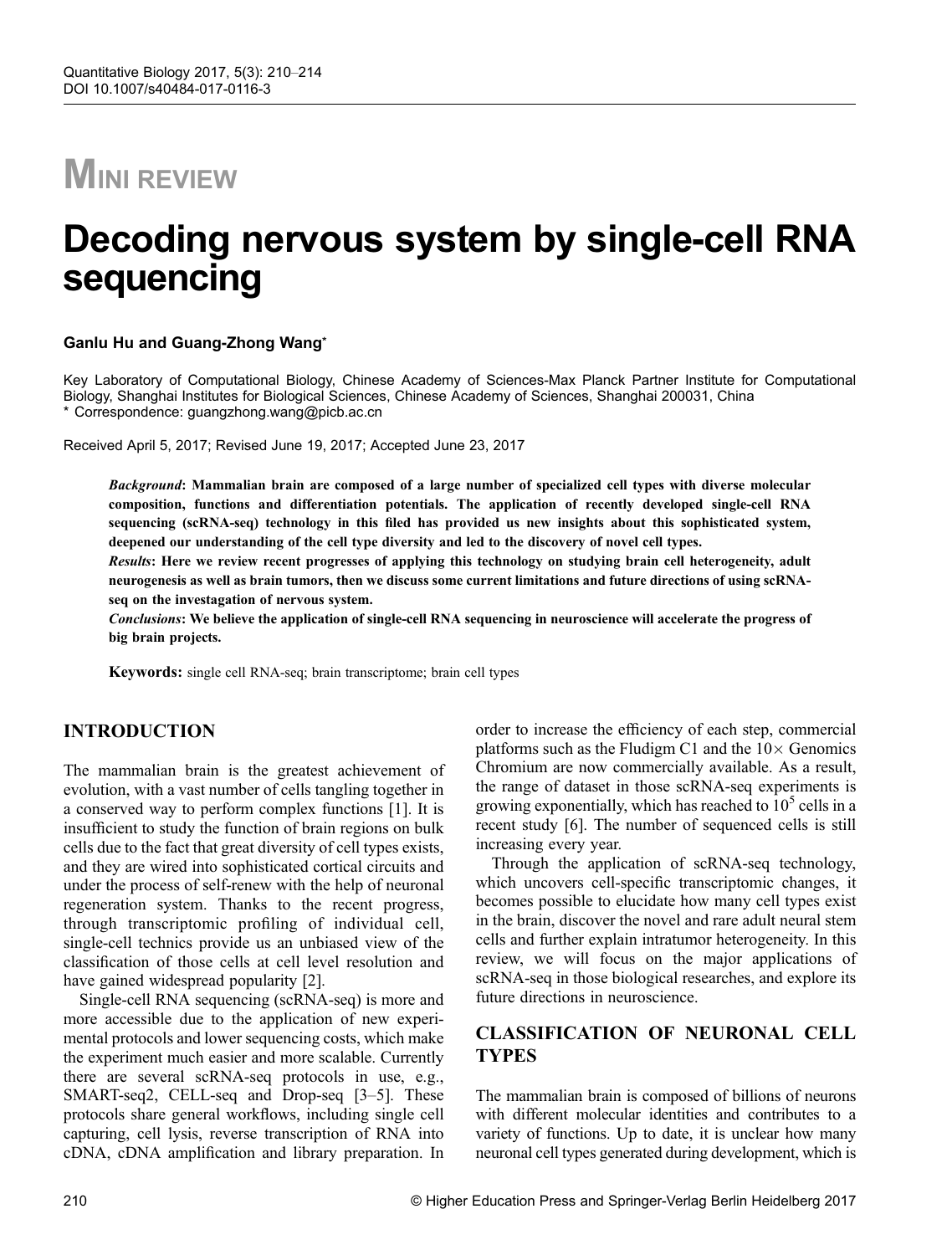a basic bottleneck to the bottom-up approach of understanding the whole brain. Different type of neurons distinct greatly in their morphology, number of synapse, electrophysiological and molecular properties [\[7](#page-3-0)]. For example, excitatory neurons which are located at different layers of cerebral cortex express different transcriptional characteristics [\[8,9](#page-3-0)], while inhibitory neuron in the cortex is far more heterogeneous, expressing different kinds of neuropeptides as marker genes [\[10](#page-3-0)]. However, identifying different cell types is particularly challenging in the heterogeneous brain tissue as they are highly interconnected. This problem is partly solved by accessing the gene expression profile of individual cells, which can be captured by the high throughput and high sensitivity scRNA-seq technology.

By using scRNA-seq, different cells from particular heterogeneous brain regions could be characterized and classified. Over the past few years, a large number of single cell transcriptomic experiments have been carried out in different brain regions, including somatosensory cortex, visual cortex, hippocampus, stratum, hypothala-mus and other peripheral sensory neurons [\[11](#page-3-0)–[16\]](#page-3-0). Known cell types could be characterized according to their distinguished gene expression pattern, while more and more novel cell types have been identified in each region. A recent study have classified 62 neuronal subtypes with different transcriptional identities in the hypothalamus [\[16\]](#page-3-0). Earlier studies using microfluidic C1 platform have identified more than 40 types of neurons and glial cells in both mouse somatosensory cortex and visual cortex [[12](#page-3-0),[15](#page-3-0)].

However, it is still unclear how many cell types exist in the nervous system, and even for the discovered cell types, their neurological function are yet to be fully explored. Technological improvements are also needed for scRNA-seq in order to discover more novel cell types. Tasic et al. reported that 40% additional cell types in the visual cortex are found after increasing the sequencing depth from 100,000 to 1,000,000 mapped reads per cell [[15](#page-3-0)]. On the other hand, in order to cover more rare cell types and reduce technical noise caused by batch effects, it is necessary to increase the input cell number from individual experiment. Drop-seq, wherein single cells could be captured and paired in thousands of droplets with single barcoded beads in a single reaction, has dramatically reduced the labor and reagent costs. Taking advantage of this technology, Shekhar et al. profiled almost 50,000 retina cells and defined 39 transcriptionally distinct clusters [[6\]](#page-3-0). Regrettably, this study only sequenced on average 8,200 mapped reads per cell, which partly explains why only two novel cell types are characterized. Therefore, both the throughput and sequencing depth should be improved in the experiments in order to better study brain regional heterogeneity.

## MOLECULAR CHARACTERIZATION OF NEURAL STEM CELLS

It is generally accepted that there are two germinal niches containing neural stem cells (NSCs) and generating new neurons throughout the lifespan in adult mammalian brain: the wall of the lateral ventricles (including the subventricular zone (SVZ) and the lateral ventricle (LV) and the subgranular zone in the dentate gyrus of hippocampus [[17](#page-3-0)]. Quiescent neural stem cells generate new neurons through sequential steps including quiescent to active state transitions, entering the cell-cycle, and neuronal differentiation [\[18](#page-3-0)]. However, due to the rarity of NSCs and the complexity of their surrounding environment, the molecular characterization of NSC has been particularly challenging [\[19\]](#page-3-0). In addition, conventional bulk cell RNA-seq is not sufficient to elucidate the dynamic nature of neurogenesis by using only a few selected time points. As scRNA-seq could profile stem cell gene expression at cell level resolution and reveal dynamic molecular signals driving their development and neurogenesis, it has been widely applied in investigating adult neurogenesis.

Recent studies using scRNA-seq have successfully characterized heterogeneous stages of NSC and captured their transcriptional changes during neurogenesis in both SVZ and hippocampus areas. Shin *et al.* reconstructed the stem cell dynamics of NSC homeostasis in mouse hippocampus and revealed common features among different adult NSCs [[20](#page-3-0)]. Dulken et al. investigated adult NSC populations in SVZ region and examined the molecular surface makers of in vivo NSC populations that are in intermediate states [\[21\]](#page-3-0). The application of scRNAseq also allowed researchers to identify genes expressed in activating stem cells during endogenous NSCs regeneration after the injury or disease stimulation. Luo et al. identified a subset of quiescent NSCs in the lateral and fourth ventricles that could be activated and differentiated into neurons and glia cells upon VEGF stimulation [\[22\]](#page-3-0). And Llorens-Bobadilla et al. analyzed NSCs in the SVZ and identified genes that drive NSC activation and proliferation after ischemic brain injury [[23](#page-4-0)]. In the second study, they were also able to detect different states of NSC from quiescent to activation and the heterogeneous response of dormant NSC during activation. Moreover, although emerging evidences indicated that there are new generated neurons after birth in cerebral cortex, it is still debated whether novel neurons are generated in the postnatal cerebral cortex at similar stage. By using scRNA-seq and lineage tracing technology, Bifari et al. proved the existence of neural progenitor cells in the meninges and meningeal substructures, these radial glia like NSC could migrate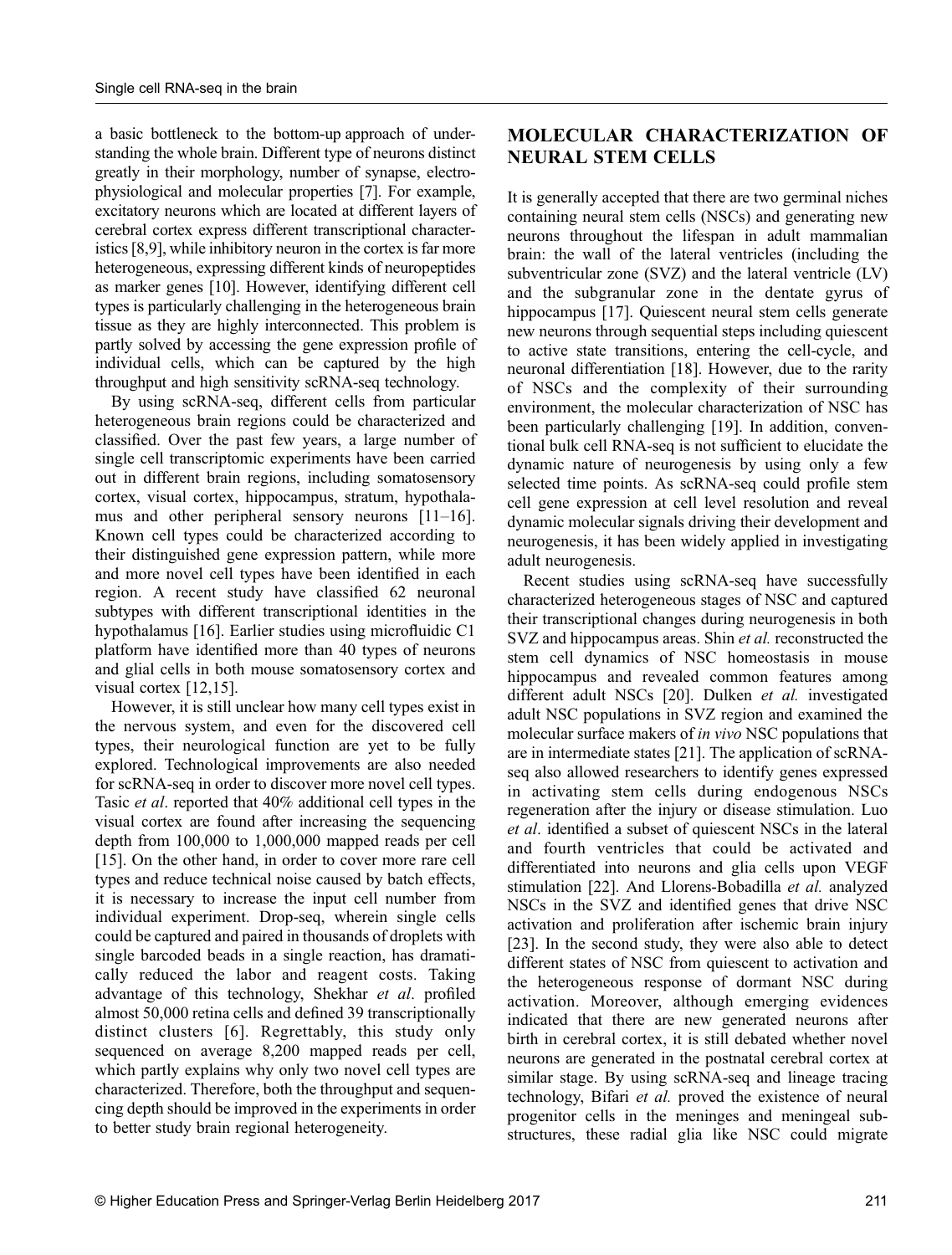through the caudal ventricular zone and integrate functional new neurons into cerebral cortex postnatally [\[24\]](#page-4-0).

Notably, unlike in the cell classification studies which brain cells in specific regions were profiled in an unbiased fashion, almost in all of those NSC studies the cells have to be enriched by using a combination of known markers. Although this strategy allows the evaluation of certain rare NSC population, it is inevitably biased for the samples and potentially lead to the missing of some useful information. This problem might be partly solved as more marker genes are reported for each cell type. Future studies should focus on identifying more cell type specific marker genes and improving the sensitivity of scRNA-seq technology to increase the accuracy of distinguishing rare cell types from other cells. Overall, single cell transcriptomics could reveal pervasive molecular heterogeneous in NSCs and uncover dynamic state transitions during both homeostasis and injury process.

### TRANSCRIPTOME ANALYSIS OF BRAIN TUMOR BIOLOGY

Tumor development involves in both clonal evolution from the mutated normal cells and differentiation hierarchy from cancer stem cells. Clonal diversity is a hallmark of cancer, and plays an important role in cancer invasion, metastasis, and the evolution of resistance to therapy [[25](#page-4-0)–[27\]](#page-4-0). Cancer stem cells (CSCs) are a group of rare stem cell-like progenitor cells that give rise to the major tumor cell populations [[28](#page-4-0)]. Brain tumor may cause unexpected brain related symptoms such as headache and seizure, and tumors that locate in specific area of the brain can cause the lost of function of that brain region. As some brain tumor related genes prefer to be expressed in nerves system, the functional investigation of those genes can decode how important of those genes in the brain. Traditional bulk cell RNA-seq experiments only measure the average transcriptional profile of the whole cell population and therefore have limitations in understanding the intratumor heterogeneity and tumor stem cells. Single-cell brain cancer transcriptome has the advantage of characterizing cellular heterogeneity and thus provides us great insights about rare tumor stem cells and their role in tumor progression.

With the improvement of sequencing coverage and quantification accuracy, single cell transcriptomics have been widely used to study brain tumors. Patel et al. leveraged scRNA-seq to characterize heterogeneous gene expression programs within five glioblastoma tumors and reveal their transcriptional, functional, and genetic diversity [[29](#page-4-0)]. They successfully distinguished malignant cells from normal surrounding cells by estimating copy number variation (CNV) from the average expression of genes in large chromosomal regions within each cell as well as distinct genetic clones. This pioneer study has broaden the application of single cell transcriptomics in cancer biology. Another recent study performed unbiased scRNA-seq to profile the transcriptome in thousands of single tumor cells from IDH1/IDH2 mutated human oligodendroglioma patients and discovered a small subset of cancer stem cells containing signs of proliferation [\[30\]](#page-4-0). This may be the first time of identifying cancer stem cells and their differentiated progeny in human brain tumor samples, supporting the hypothesis that cancer stem cells are important drivers in the tumor.

Single cell transcriptomics are able to detect large scale chromosome deletion/duplication as well as tumor specific mutations, which were validated by fluorescence in situ hybridization (FISH) and whole-exome sequencing. However, as current scRNA-seq technology still suffers from 3' terminal bias and the dropout problem during reverse transcription, the accurately estimation of tumor genomic instability is still challenging [\[31\]](#page-4-0). In addition to making effort to reduce technical noise in scRNA-seq technology, we should also seek to complement with other single cell omics approaches such as single-cell genomics in the experimental design [\[32\]](#page-4-0).

## CONCLUSION REMARKS

Single-cell transcriptomic technology is invaluable in creating a census of cell diversity, neurogenesis and cancer mechanisms in nervous system. Recent progress have used scRNA-seq to examine detailed biology processes in newborn neuron generation and synaptic regulation [[33](#page-4-0),[34](#page-4-0)]. However, there are still challenges for the application of scRNA-seq in the brain, given the highly myelinated and complicated cellular-cellular connection of the tissue. For instance, the making of fully expression profile of neural mRNA including dendritic and axonal mRNA is still difficult [\[35](#page-4-0)–[37](#page-4-0)], although a previous TIVA approach based on a light-activated mRNA-capture reagent was designed to harvest mRNA from cells in their natural environment [[38](#page-4-0)]. Another replacement strategy is to represent whole neuron RNA by their neuronal nuclei RNA as several studies have demonstrated that the nucleis contain enough amount of mRNA for analysing [\[34,39,40](#page-4-0)]. Additionally, as most cells in the body are under control of the circadian transcriptional system, it would introduce unwanted biological variations if this factor is ignored in the experimental design. A potential solution of this potential challenge might be to strictly harvest the cells at similar time points during experiment. Beyond these technical challenges, a central direction in this field would be how to perform systematic analysis to understand the biology underlying the data. For instance, although various cell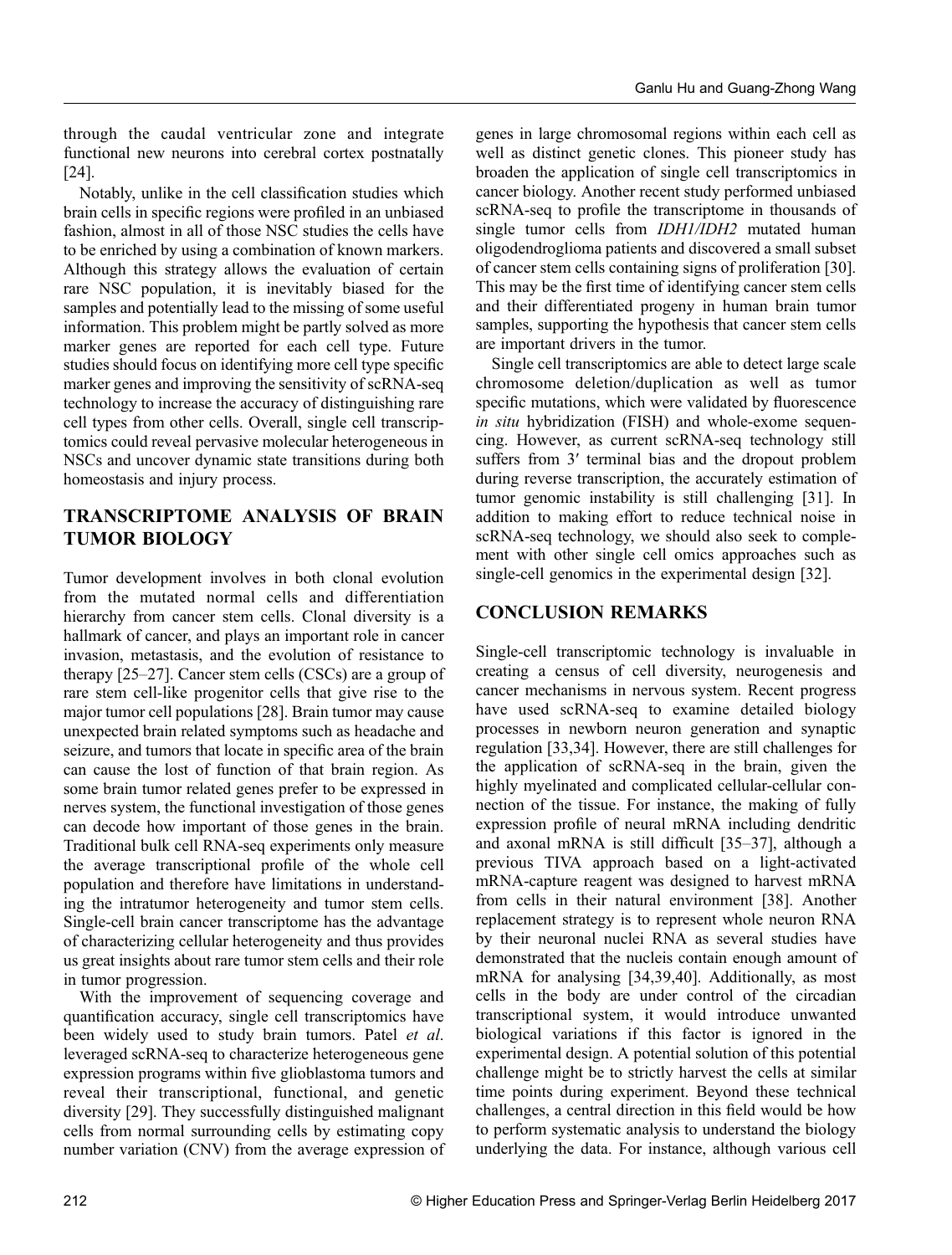<span id="page-3-0"></span>types are discovered in each well desinged single cell experiment, including excitatary neuron, inhibitory neuon and non-neuronal cells (oligodendrocytes, microglia, astrocytes, etc.), what are the metabolic and transcriptional differences of those cell types? And are they under different selective pressures during the evolution of the nervous system? Additionally, neuronal cells are connected into neuronal circuits, with different cells have different connection properties. How are these connections reflected at the single cell level? The combination of neuronal morphology and single cell transcriptimics, which is single cell connectomics, would provide the opontunnity of understanding the whole brain connctomics at single cell level. We believe the answer of all above questions would accelerate the progress of big brain projects.

#### ACKNOWLEDGMENTS

We thank Yanfei Yang for helping us to prepare the graphical abstract. This work was supported by the National Natural Science Foundation of China (No. 31600960) and the National Key R&D Program of China (2016 YFC1303100 and 2016YFC0901700)

#### COMPLIANCE WITH ETHICS GUIDELINES

The authors Ganlu Hu and Guang-Zhong Wang declare that they have no conflict of interests.

This article is a review article and does not contain any studies with human or animal subjects performed by any of the authors.

#### REFERENCES

- 1. Lodato, S. and Arlotta, P. (2015) Generating neuronal diversity in the mammalian cerebral cortex. Annu. Rev. Cell Dev. Biol., 31, 699–720
- 2. Liu, S. and Trapnell, C. (2016) Single-cell transcriptome sequencing: recent advances and remaining challenges. F1000Res, 5, 5
- 3. Hashimshony, T., Wagner, F., Sher, N. and Yanai, I. (2012) CEL-Seq: single-cell RNA-Seq by multiplexed linear amplification. Cell Rep., 2, 666–673
- 4. Picelli, S., Faridani, O. R., Björklund, A. K., Winberg, G., Sagasser, S. and Sandberg, R. (2014) Full-length RNA-seq from single cells using Smart-seq2. Nat. Protoc., 9, 171–181
- 5. Macosko, E. Z., Basu, A., Satija, R., Nemesh, J., Shekhar, K., Goldman, M., Tirosh, I., Bialas, A. R., Kamitaki, N., Martersteck, E. M., et al. (2015) Highly parallel genome-wide expression profiling of individual cells using nanoliter droplets. Cell, 161, 1202–1214
- 6. Shekhar, K., Lapan, S. W., Whitney, I. E., Tran, N. M., Macosko, E. Z., Kowalczyk, M., Adiconis, X., Levin, J. Z., Nemesh, J., Goldman, M., McCarroll, S. A., Cepko, C. L., Regev A., and Sanes J. R., (2016) Comprehensive classification of retinal bipolar neurons by single-cell transcriptomics. Cell, 166, 1308–1323 e1330
- 7. Masland, R. H. (2004) Neuronal cell types. Curr. Biol., 14,

R497–R500

- 8. Elston, G. N. (2003) Cortex, cognition and the cell: new insights into the pyramidal neuron and prefrontal function. Cereb. Cortex, 13, 1124–1138
- 9. Gao, W. J. and Zheng, Z. H. (2004) Target-specific differences in somatodendritic morphology of layer V pyramidal neurons in rat motor cortex. J. Comp. Neurol., 476, 174–185
- 10. Markram, H., Toledo-Rodriguez, M., Wang, Y., Gupta, A., Silberberg, G. and Wu, C. (2004) Interneurons of the neocortical inhibitory system. Nat. Rev. Neurosci., 5, 793–807
- 11. Usoskin, D., Furlan, A., Islam, S., Abdo, H., Lönnerberg, P., Lou, D., Hjerling-Leffler, J., Haeggström, J., Kharchenko, O., Kharchenko, P. V., et al. (2015) Unbiased classification of sensory neuron types by large-scale single-cell RNA sequencing. Nat. Neurosci., 18, 145–153
- 12. Zeisel, A., Muñoz-Manchado, A. B., Codeluppi, S., Lönnerberg, P., La Manno, G., Juréus, A., Marques, S., Munguba, H., He, L., Betsholtz, C., et al. (2015) Cell types in the mouse cortex and hippocampus revealed by single-cell RNA-seq. Science, 347, 1138–1142
- 13. Gokce, O., Stanley, G. M., Treutlein, B., Neff, N. F., Camp, J. G., Malenka, R. C., Rothwell, P. E., Fuccillo, M. V., Südhof, T. C. and Quake, S. R. (2016) Cellular taxonomy of the mouse striatum as revealed by single-cell RNA-seq. Cell Rep., 16, 1126–1137
- 14. Hu, Y., Huang, K., An, Q., Du, G., Hu, G., Xue, J., Zhu, X., Wang, C. Y., Xue, Z. and Fan, G. (2016) Simultaneous profiling of transcriptome and DNA methylome from a single cell. Genome Biol., 17, 88
- 15. Tasic, B., Menon, V., Nguyen, T. N., Kim, T. K., Jarsky, T., Yao, Z., Levi, B., Gray, L. T., Sorensen, S. A., Dolbeare, T., et al. (2016) Adult mouse cortical cell taxonomy revealed by single cell transcriptomics. Nat. Neurosci., 19, 335–346
- 16. Romanov, R. A., Zeisel, A., Bakker, J., Girach, F., Hellysaz, A., Tomer, R., Alpár, A., Mulder, J., Clotman, F., Keimpema, E., et al. (2017) Molecular interrogation of hypothalamic organization reveals distinct dopamine neuronal subtypes. Nat. Neurosci., 20, 176–188
- 17. Zhao, C., Deng, W. and Gage, F. H. (2008) Mechanisms and functional implications of adult neurogenesis. Cell, 132, 645–660
- 18. Götz, M. and Huttner, W. B. (2005) The cell biology of neurogenesis. Nat. Rev. Mol. Cell Biol., 6, 777–788
- 19. Li, L. and Clevers, H. (2010) Coexistence of quiescent and active adult stem cells in mammals. Science, 327, 542–545
- 20. Shin, J., Berg, D. A., Zhu, Y., Shin, J. Y., Song, J., Bonaguidi, M. A., Enikolopov, G., Nauen, D. W., Christian, K. M., Ming, G. L., et al. (2015) Single-cell RNA-seq with waterfall reveals molecular cascades underlying adult neurogenesis. Cell Stem Cell, 17, 360– 372
- 21. Dulken, B. W., Leeman, D. S., Boutet, S. C., Hebestreit, K. and Brunet, A. (2017) Single-cell transcriptomic analysis defines heterogeneity and transcriptional dynamics in the adult neural stem cell lineage. Cell Reports, 18, 777–790
- 22. Luo, Y., Coskun, V., Liang, A., Yu, J., Cheng, L., Ge, W., Shi, Z., Zhang, K., Li, C., Cui, Y., et al. (2015) Single-cell transcriptome